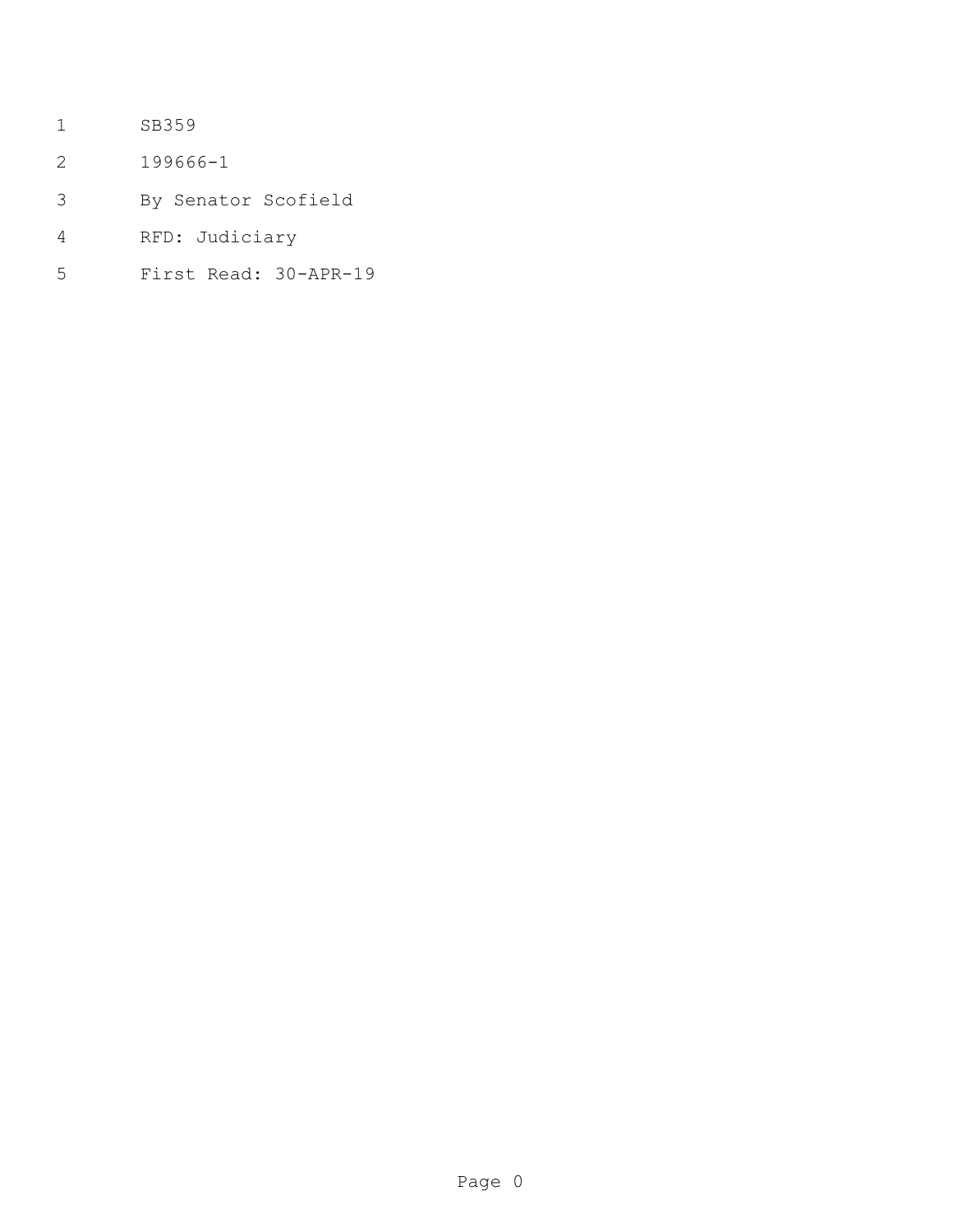199666-1:n:04/23/2019:KMS\*/bm LSA2019-1512 SYNOPSIS: Existing law provides notaries public may administer oaths, take the acknowledgment or proof of instruments of writing relating to commerce or navigation and certify the same, and demand acceptance and payment of bills of exchange, **promissory notes, and all other writings which are** 14 governed by commercial law. This bill would create the Online Notary Public Act. This bill would provide for the Secretary of State to commission any notary public as an online notary public and adopt rules for the implementation of online notarization. This bill would provide for electronic methods to carry on the same basic functions and powers of existing notaries public and provide for criminal penalties for any violation under the provisions of the act. Also under existing law, it is the responsibility of the Secretary of State to attest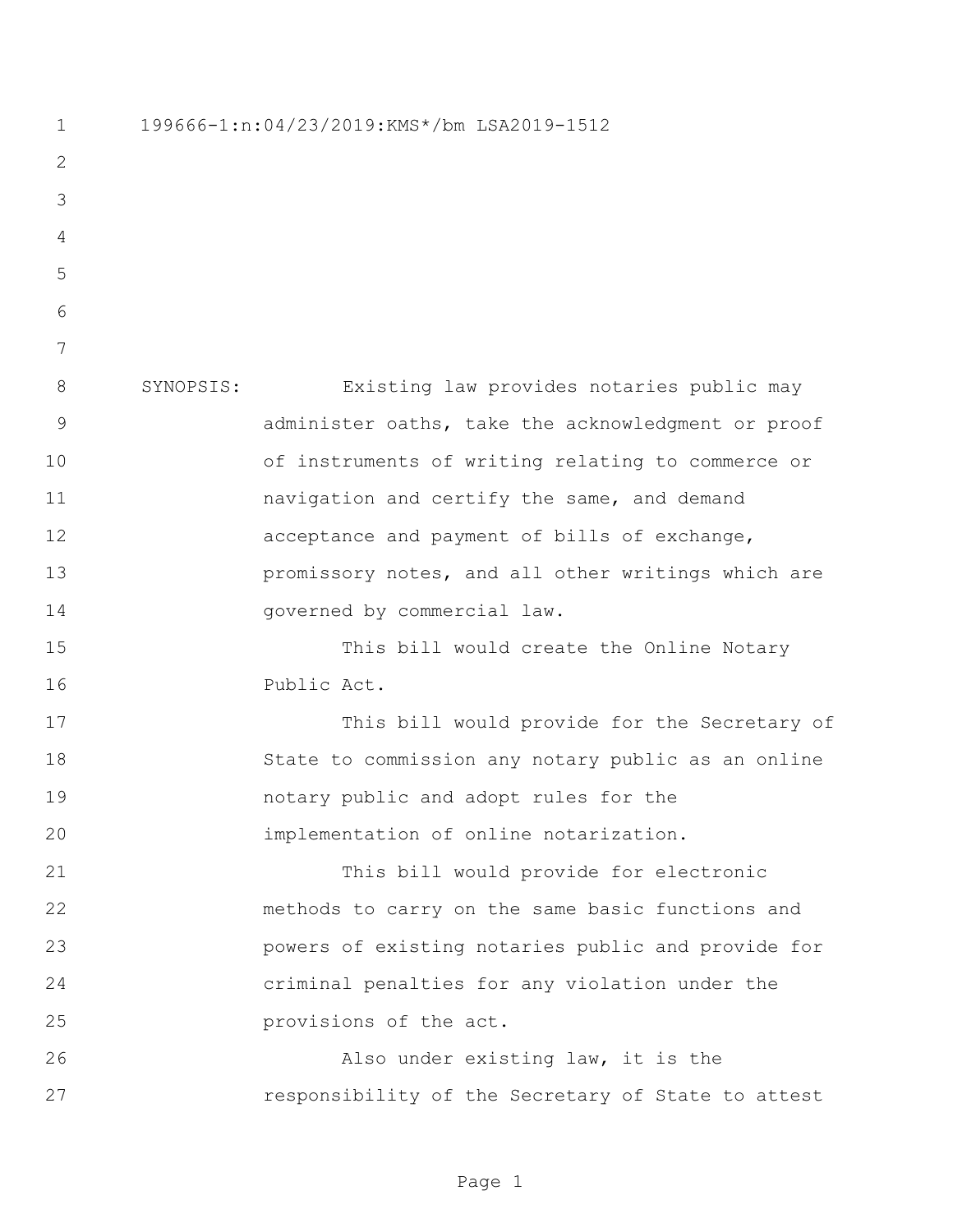commissions and all other public documents and, when necessary, to affix the seal of the state.

 This bill would authorize the Secretary of State to perform attestations and affixments in an electronic manner.

 This bill would also revise the Alabama Uniform Real Property Electronic Recording Act, to provide further for the notarizing and recording of an electronic document relating to real property.

 Amendment 621 of the Constitution of Alabama of 1901, now appearing as Section 111.05 of the Official Recompilation of the Constitution of Alabama of 1901, as amended, prohibits a general law whose purpose or effect would be to require a new or increased expenditure of local funds from becoming effective with regard to a local governmental entity without enactment by a 2/3 vote unless: it comes within one of a number of **Specified exceptions;** it is approved by the affected entity; or the Legislature appropriates funds, or provides a local source of revenue, to 22 the entity for the purpose.

 The purpose or effect of this bill would be to require a new or increased expenditure of local 25 funds within the meaning of the amendment. However, the bill does not require approval of a local governmental entity or enactment by a 2/3 vote to

Page 2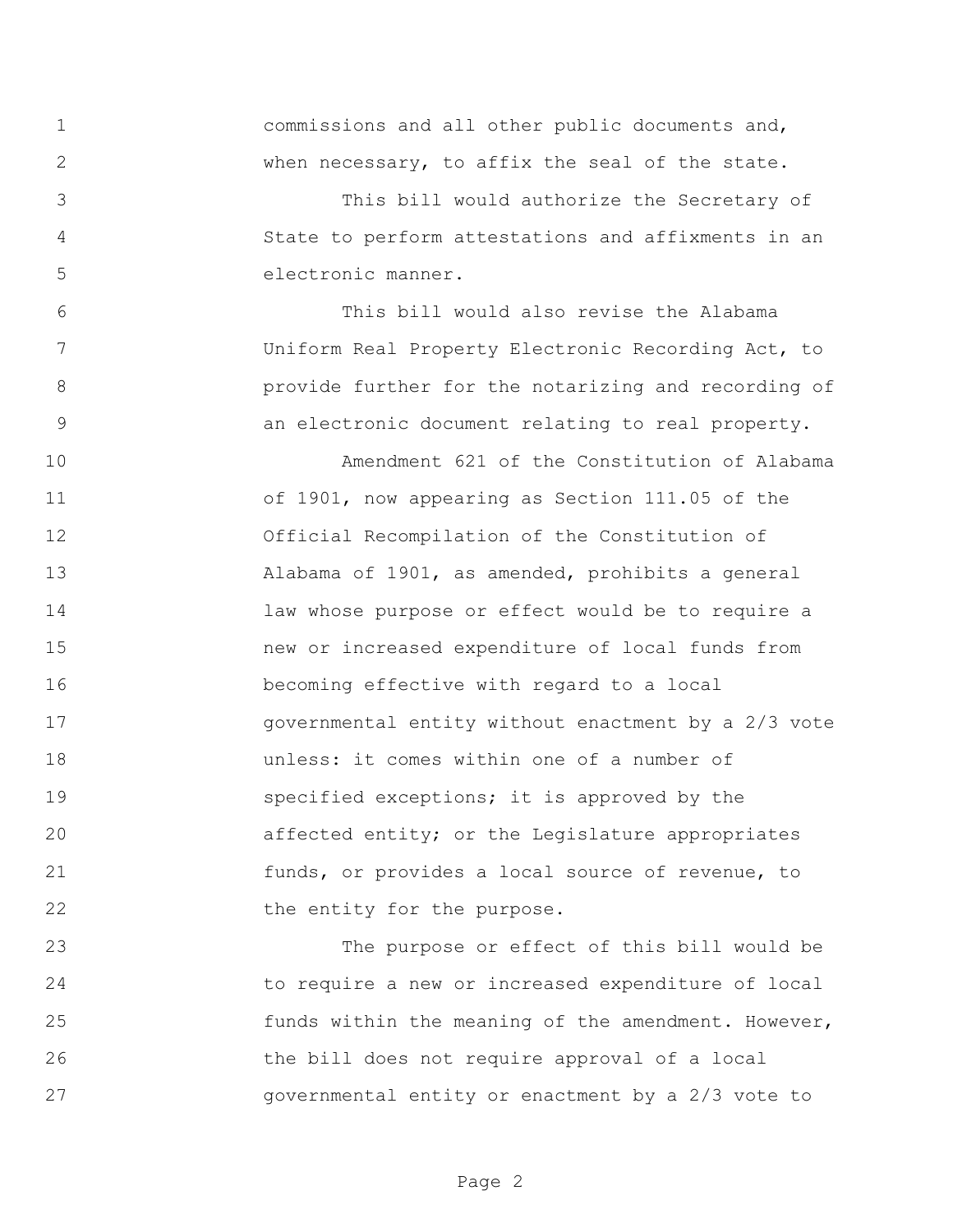| $\mathbf 1$ | become effective because it comes within one of the            |
|-------------|----------------------------------------------------------------|
| 2           | specified exceptions contained in the amendment.               |
| 3           |                                                                |
| 4           | A BILL                                                         |
| 5           | TO BE ENTITLED                                                 |
| 6           | AN ACT                                                         |
| 7           |                                                                |
| 8           | Relating to notaries and attestations; to amend                |
| 9           | Section 36-20-73, Code of Alabama 1975; to provide for         |
| 10          | electronic acknowledgement; to add Article 5, commencing with  |
| 11          | Section 36-20-85, to Chapter 20 of Title 36, Code of Alabama   |
| 12          | 1975; to create the Online Notary Public Act; to provide for   |
| 13          | online notaries public; to provide for online notarization; to |
| 14          | provide that the Secretary of State shall establish rules to   |
| 15          | implement online notarization; to provide criminal penalties;  |
| 16          | to amend Section 36-14-1, Code of Alabama 1975, relating to    |
| 17          | the duties of the Secretary of State; to authorize the         |
| 18          | Secretary of State to perform certain attestations and         |
| 19          | affixments in an electronic manner; to add Section 35-4-128 to |
| 20          | the Alabama Uniform Real Property Electronic Recording Act, to |
| 21          | provide further for the notarizing and recording of an         |
| 22          | electronic document relating to real property; and in          |
| 23          | connection therewith would have as its purpose or effect the   |
| 24          | requirement of a new or increased expenditure of local funds   |
| 25          | within the meaning of Amendment 621 of the Constitution of     |
| 26          | Alabama of 1901, now appearing as Section 111.05 of the        |

Page 3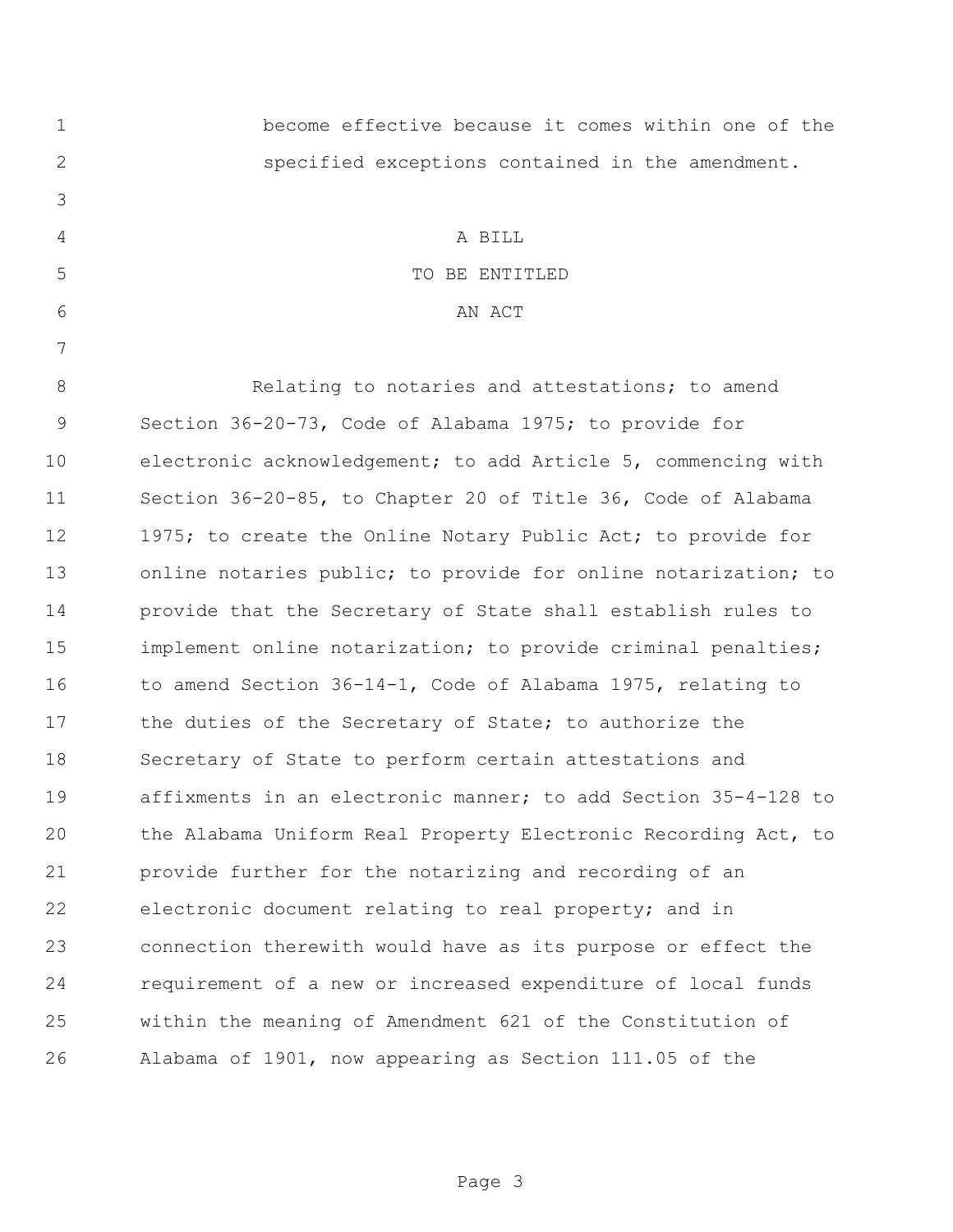Official Recompilation of the Constitution of Alabama of 1901, as amended.

BE IT ENACTED BY THE LEGISLATURE OF ALABAMA:

 Section 1. Section 36-20-73, Code of Alabama 1975, is amended to read as follows:

 $6 \text{ W} \leqslant 36-20-73.$ 

 "(a) Notaries public may do all of the following: "(1) Administer oaths in all matters incident to the exercise of their office.

 "(2) Take the acknowledgment or proof of instruments of writing relating to commerce or navigation and certify the same and all other of their official acts under their seal of office.

 "(3) Demand acceptance and payment of bills of exchange, promissory notes, and all other writings which are 16 governed by the commercial law as to days of grace, demand, and notice of nonpayment and protest the same for nonacceptance or nonpayment and to give notice thereof as required by law.

 "(4) Exercise such other powers, according to commercial usage or the laws of this state, as may belong to notaries public.

 "(b) Unless otherwise provided by law, the powers and functions of notaries public require an individual's original signature.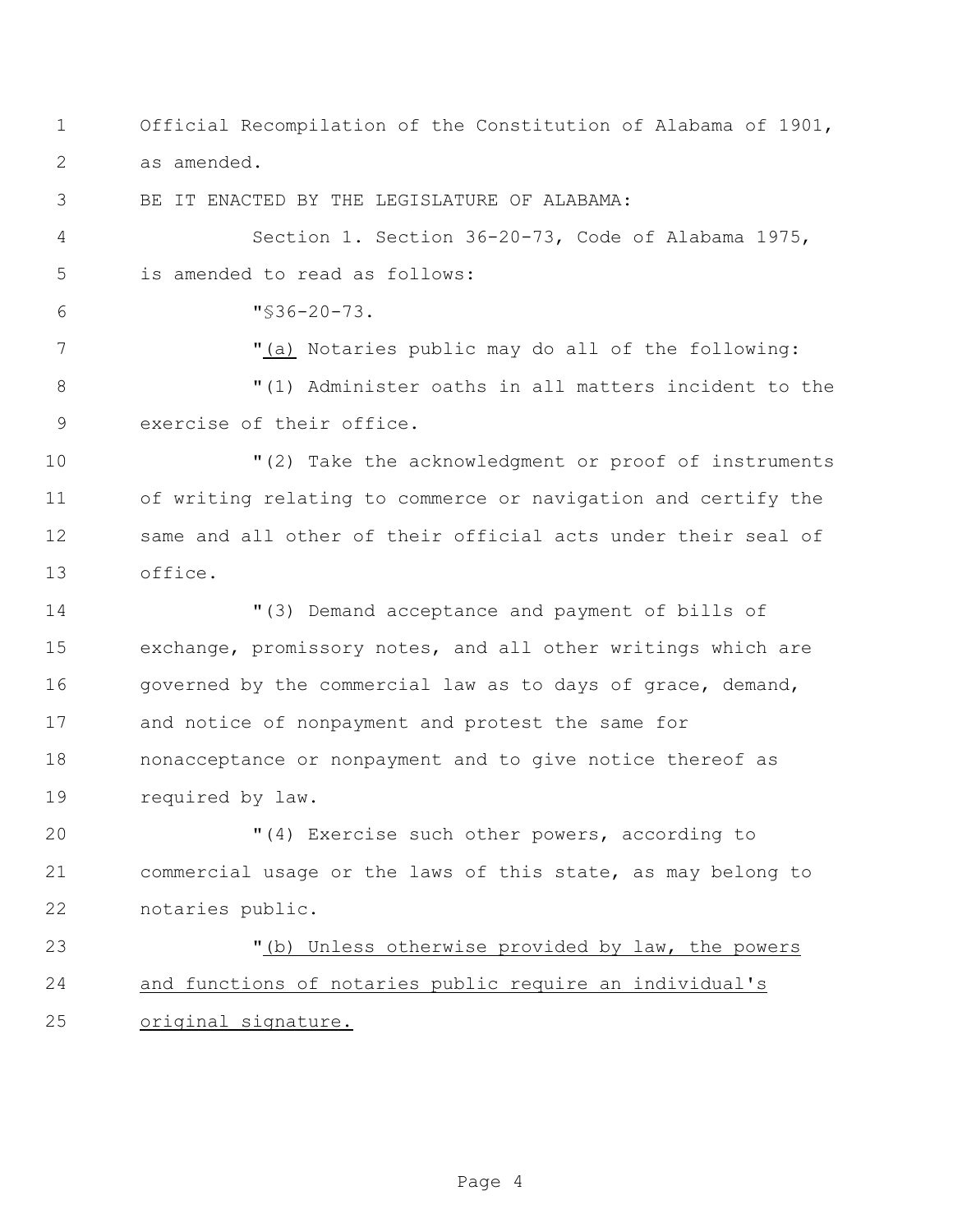| 1             | "(c) For purposes of this section, an individual's             |
|---------------|----------------------------------------------------------------|
| $\mathbf{2}$  | original signature includes an electronic signature as defined |
| 3             | in Section $36-20-86$ .                                        |
| 4             | "(d) For purposes of this article and subject to               |
| 5             | subsection (e), an individual may personally appear before the |
| 6             | acknowledging notary by either of the following:               |
| 7             | "(1) Physically appearing before the notary.                   |
| $8\,$         | "(2) Appearing by an interactive two-way audio and             |
| $\mathcal{G}$ | video communication that meets the online notarization         |
| 10            | requirements under rules established by the Secretary of State |
| 11            | pursuant to the Online Notary Public Act in Article 5 of this  |
| 12            | chapter, to provide for the orderly administration of this     |
| 13            | chapter.                                                       |
| 14            | "(e) The acknowledging notary shall designate in the           |
| 15            | acknowledgment form whether the principal or any witness       |
| 16            | personally appeared or appeared by an interactive two-way      |
| 17            | audio and video communication. If the individual appears by an |
| 18            | interactive two-way audio and video communication, the         |
| 19            | appearance shall be deemed compliant with this chapter if the  |
| 20            | acknowledging notary affixes his or her seal as set forth in   |
| 21            | Section 36-20-72, to read "remotely appeared" or "remotely     |
| 22            | appeared before me" rather than "personally appeared" or       |
| 23            | "appeared before me"."                                         |
| 24            | Section 2. Article 5, commencing with Section                  |
| 25            | 36-20-85, is added to Chapter 20, of Title 36, of the Code of  |
| 26            | Alabama 1975, to read as follows:                              |
| 27            | Article 5. Online Notary Public Act.                           |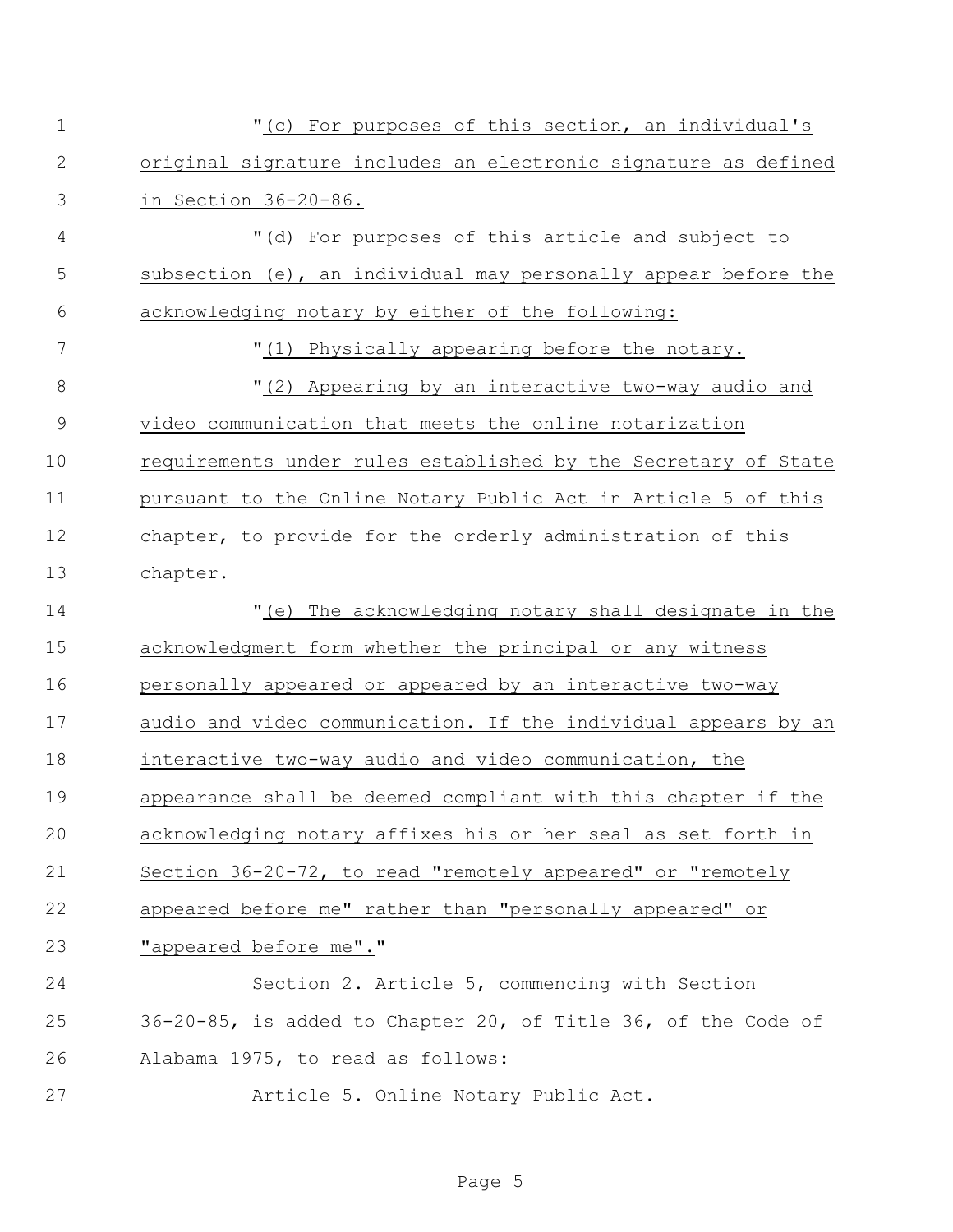1 §36-20-85. This article shall be known and may be cited as the Online Notary Public Act. §36-20-86. (a) As used in this article, the following terms shall have the following meanings: (1) APPEAR or APPEARANCE. Either physical appearance or online appearance. (2) CREDENTIAL ANALYSIS. A process or service operating as outlined in rules adopted by the Secretary of State, through which a third individual affirms the validity of a government-issued identification credential through review of public and proprietary data sources. (3) ELECTRONIC. Relating to technology having electrical, digital, magnetic, wireless, optical, electromagnetic, or similar capabilities. (4) ELECTRONIC DOCUMENT. Information that is created, generated, sent, communicated, received, or stored by electronic means. (5) ELECTRONIC NOTARIAL CERTIFICATE. The portion of a notarized electronic document that is completed by an online notary public and contains all of the following: a. The online notary public's electronic signature, electronic seal, title, and commission expiration date. b. Other information required by the Secretary of State by rule concerning the date and place of the online notarization.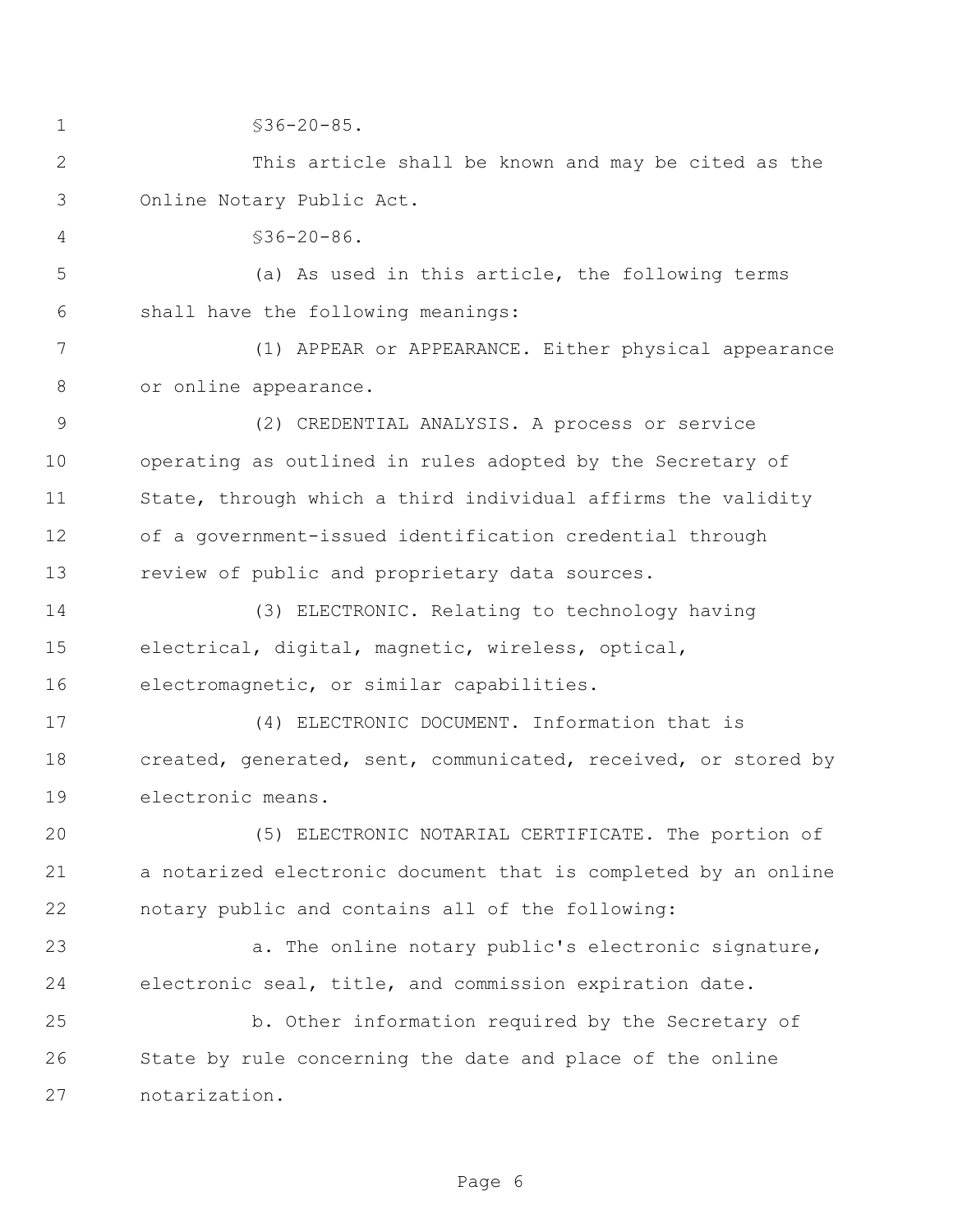c. The facts attested to or certified by the online notary public in the particular notarization.

 (6) ELECTRONIC SEAL. Information within a notarized electronic document that confirms the online notary public's name, jurisdiction, identifying number, and commission expiration date and generally corresponds to information in notary seals used on paper documents.

8 (7) ELECTRONIC SIGNATURE. An electronic sound, symbol, or process attached to or logically associated with an electronic document and executed or adopted by an individual with the intent to sign the electronic document.

 (8) IDENTITY PROOFING. A process or service operating according to criteria as outlined in rules adopted 14 by the Secretary of State, through which a third individual affirms the identity of an individual through review of personal information in public and proprietary data sources.

 (9) NOTARIAL ACT. The performance by an online notary public of a function authorized under Section 36-20-73.

 (10) ONLINE NOTARIZATION. A notarial act performed by means of two-way video and audio conference technology that meets the standards adopted under this article.

 (11) ONLINE NOTARY PUBLIC. A notary public who has been commissioned to perform online notarizations as provided in this article.

 (12) PRINCIPAL. An individual whose electronic signature is notarized in an online notarization or an oath or

Page 7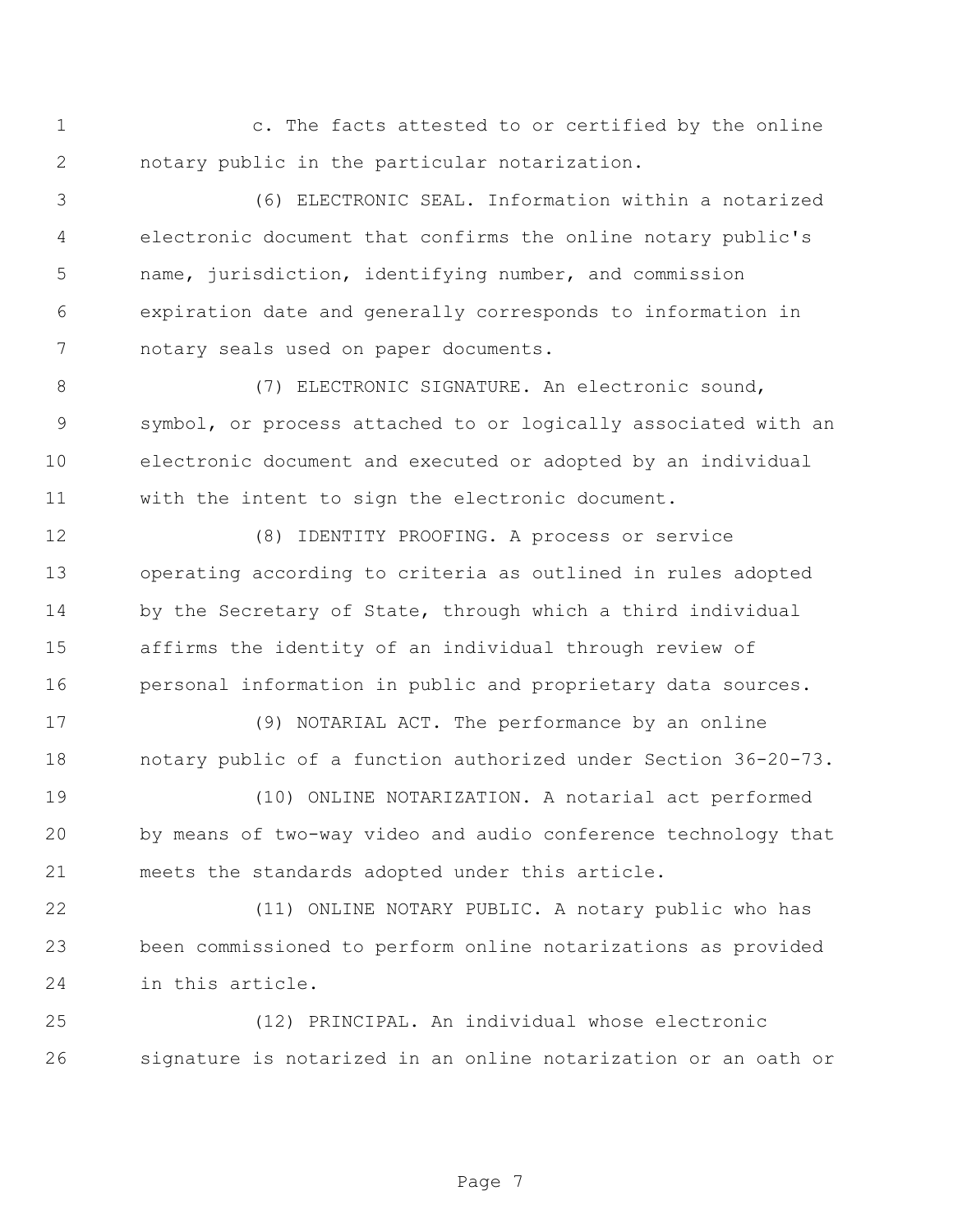affirmation from the online notary public but not in the capacity of a witness for the online notarization.

 (13) REMOTE PRESENTATION. Transmission to the online notary public through communication technology of an image of a government-issued identification credential that is of sufficient quality to enable the online notary public to identify the individual seeking the online notary public's 8 services and perform credential analysis.

 $$36-20-87.$ 

 The Secretary of State shall adopt rules necessary to implement this article, including rules to facilitate online notarizations. Rules must be adopted in accordance with the Alabama Administrative Procedure Act.

14 \$36-20-88.

 (a) The Secretary of State shall adopt by rule standards for online notarization in accordance with this article, including standards for credential analysis and identity proofing.

 (b) The Secretary of State may confer with other appropriate agencies on matters relating to equipment, security, and technological aspects of the online notarization standards.

§36-20-89.

 (a) An individual who has been commissioned as a notary public may apply to the Secretary of State to be commissioned as an online notary public in the manner provided by this section.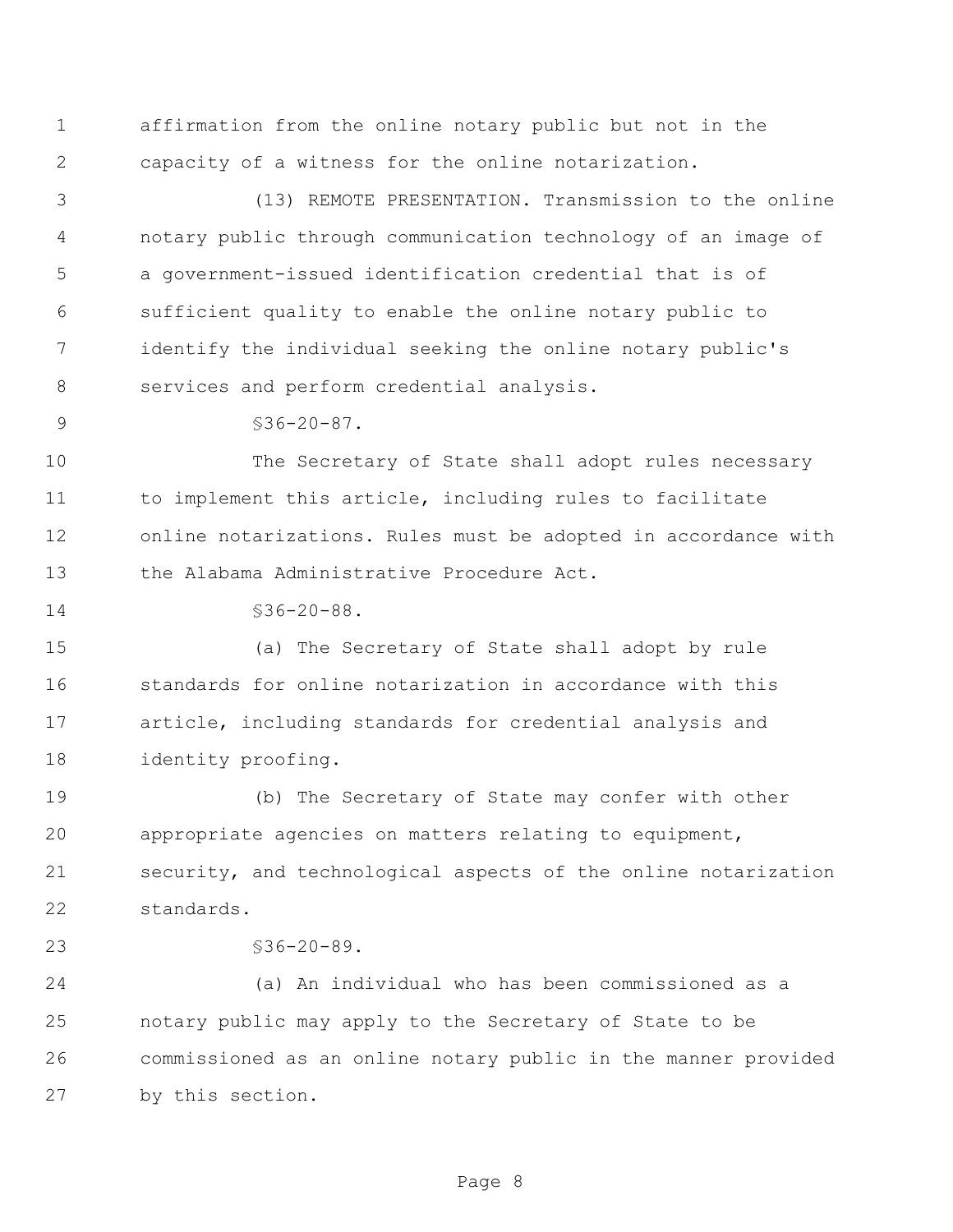(b) An individual qualifies to be commissioned as an online notary public by doing all of the following:

 (1) Satisfying the qualification requirements for appointment as a notary public under Section 36-20-70.

 (2) Submitting to the Secretary of State an application in the form prescribed by the Secretary of State that satisfies the Secretary of State that the applicant is qualified.

 (c) The application required by subsection (b) shall include all of the following:

 (1) The applicant's legal name as listed in the records of the county where the applicant is commissioned as a notary.

 (2) The applicant's physical address in this state, which includes the street address, city, state, and zip code. However, the applicant may provide a post office box number 17 for purposes of receiving mail from the Secretary of State.

(3) A valid email address for the applicant.

(4) A valid telephone number of the applicant.

 (5) The county in this state where the notary was commissioned as well as the date the notary was commissioned and the date the notary commission expires.

 (6) Any other information deemed necessary by the Secretary of State for the purpose of determining whether the applicant qualifies to become an online notary.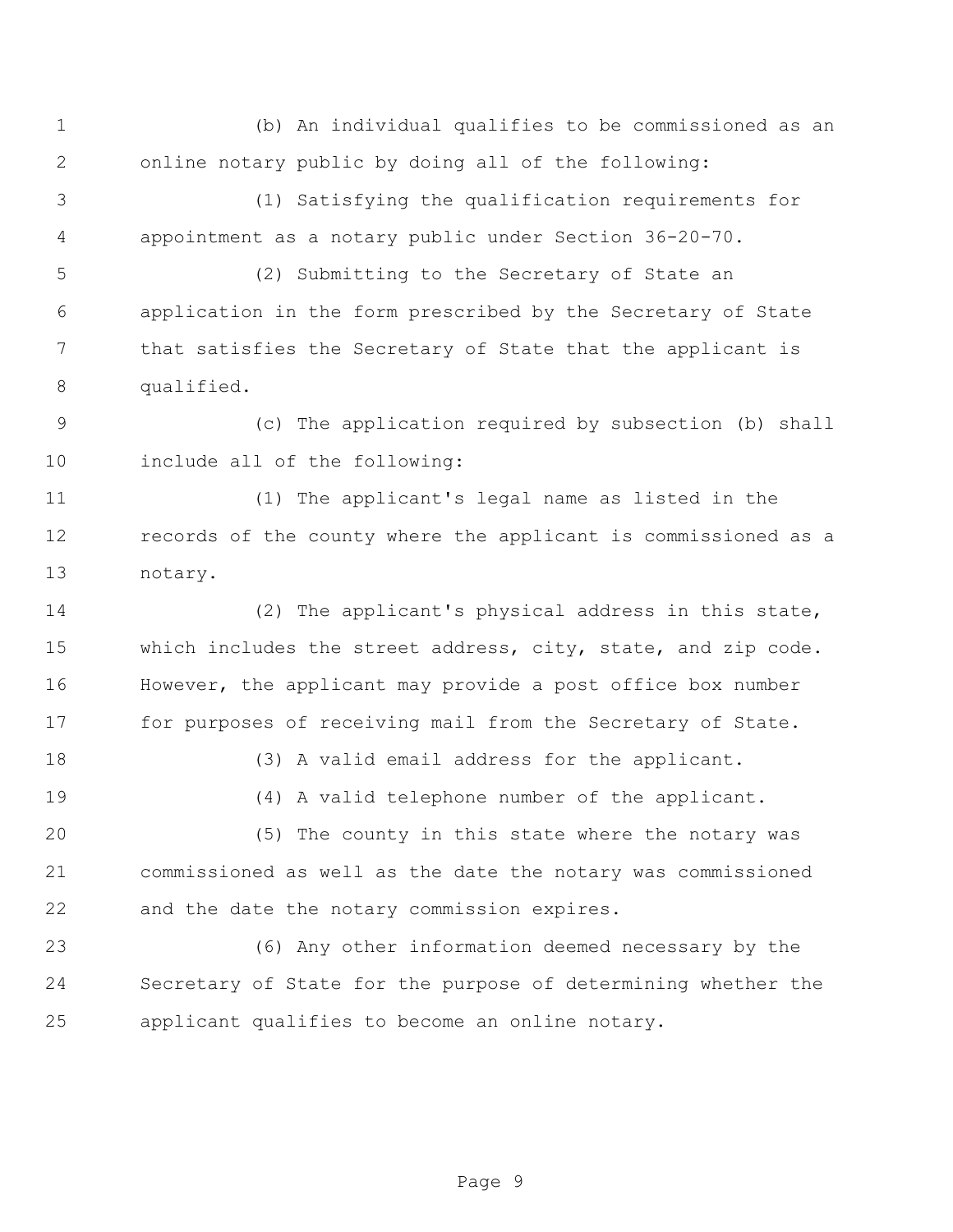(7) A certification that the applicant will comply with the Secretary of State's standards adopted pursuant to Section 36-20-88.

 (d) The Secretary of State may charge a fee for an application submitted under this section not to exceed an amount necessary to administer this article.

 $7 \frac{\$36-20-90.$ 

8 An online notary public:

 (1) Is a notary public for purposes of this chapter and is subject to this article to the same extent as a notary public appointed and commissioned under Article 4 of this chapter.

 (2) May perform notarial acts as provided in Article 14 4 of this chapter.

 (3) May perform an online notarization, without regard to the physical location of the principal, if the notary is physically located in this state.

18 \$36-20-91.

 (a) An online notary public shall maintain one or more electronic records in a tamper-evident electronic format in which the online notary public chronicles all online notarial acts that the online notary public performs. An entry in an electronic record shall be made contemporaneously with the performance of the online notarial act and contain all of the following:

 (1) The date and time of the notarization. (2) The type of notarial act.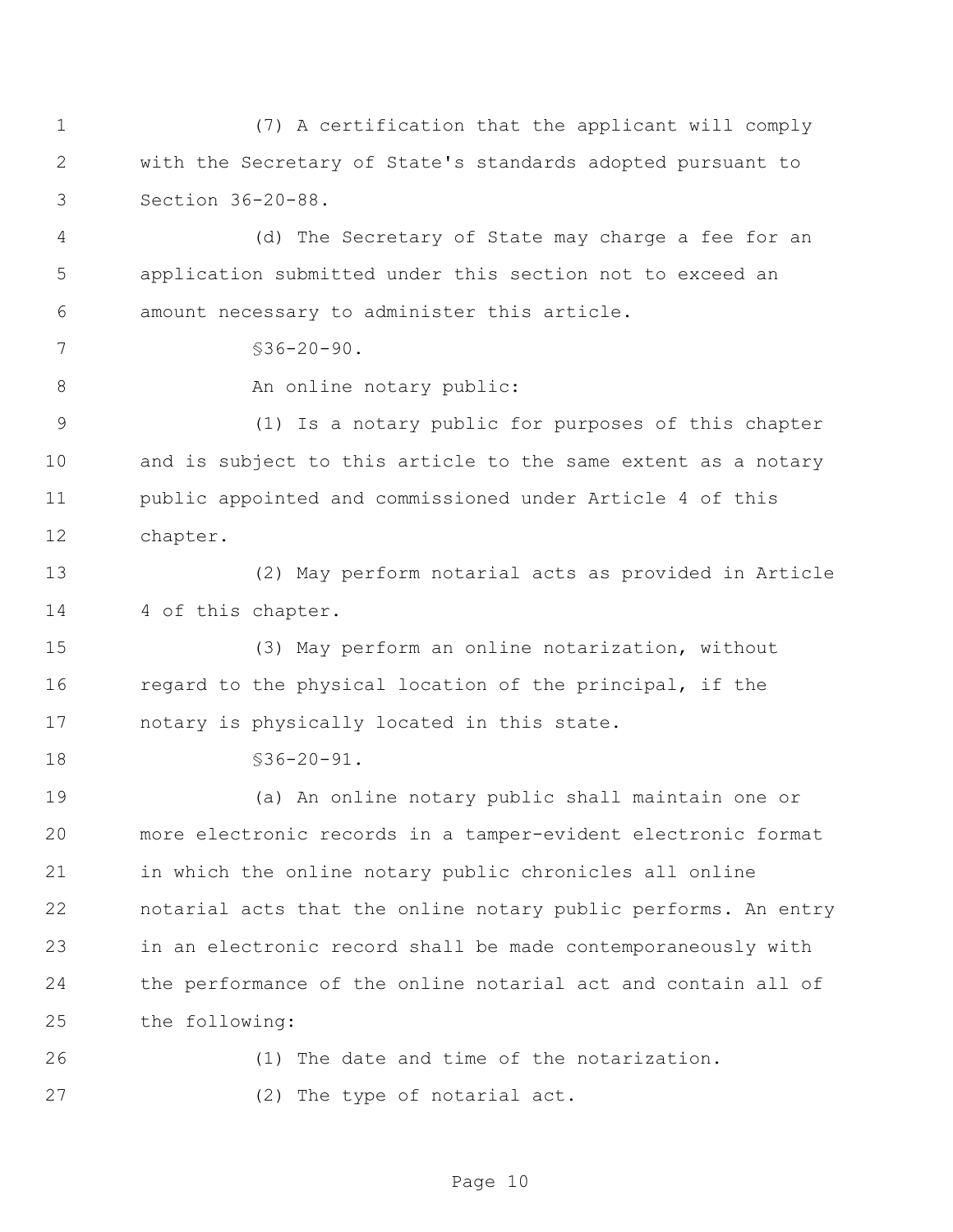(3) The type, the title, or a description of the electronic document or proceeding.

 (4) The printed name and address of each principal involved in the transaction or proceeding.

 (5) Evidence of identity of each principal involved in the transaction or proceeding in the form of any of the following:

8 a. A statement that the individual is personally known to the online notary public.

10 b. A notation of the type of identification document provided to the online notary public.

 c. If identity of the individual is based on credential analysis and identity proofing, a brief description of the results of the identity verification process including the date of issuance and expiration of the identification credential.

 d. The printed name and address of each credible witness swearing to or affirming the individual's identity and for each credible witness not personally known to the online notary public, a description of the type of identification documents provided to the online notary public.

(6) The fee, if any, charged for the notarization.

 (b) An online notary public, or an individual acting on behalf of the online notary public, shall create an audio-video recording of the performance of each online notarial act.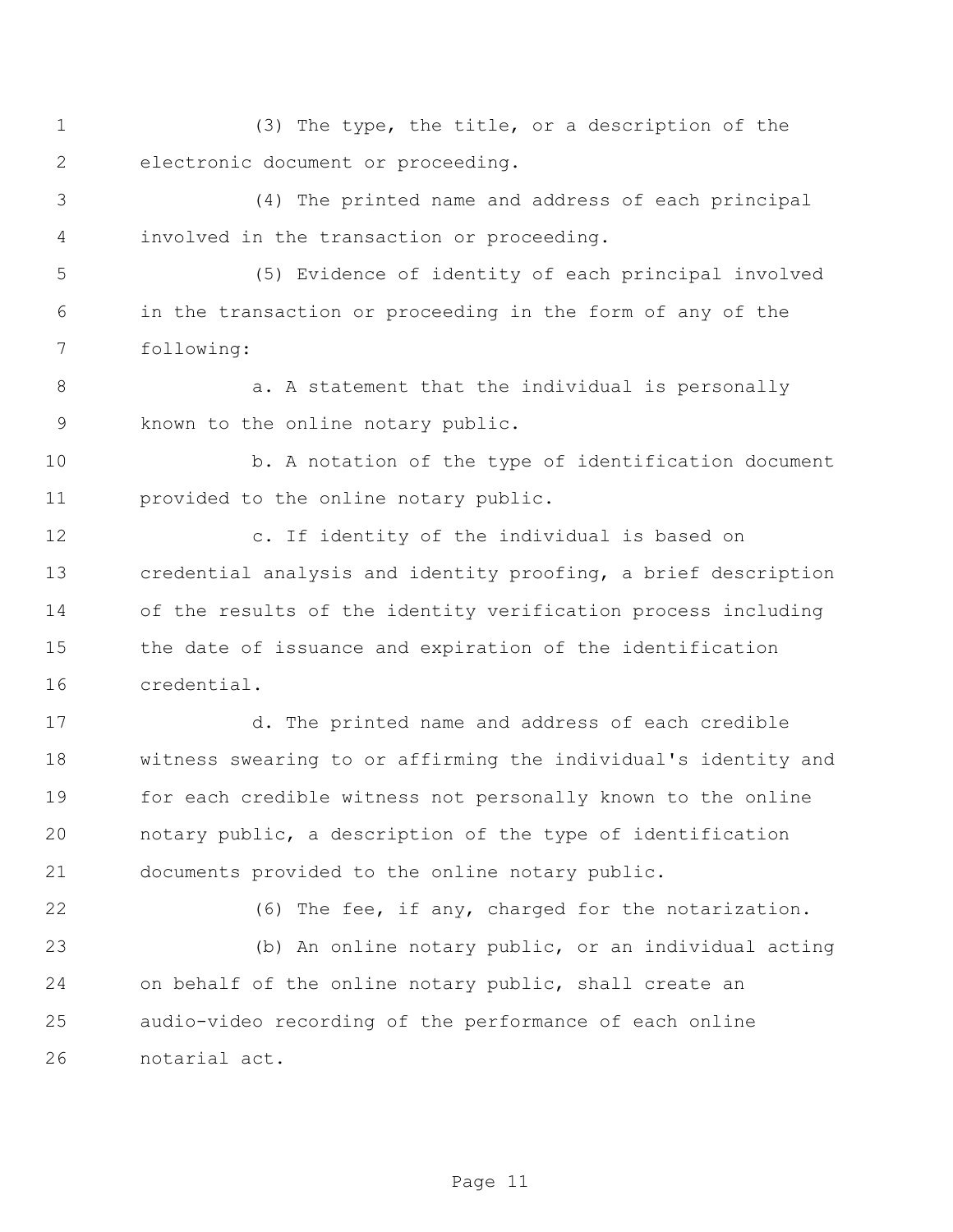(c) The online notary public shall take reasonable steps to do all of the following:

 (1) Ensure the integrity, security, and authenticity of online notarizations.

 (2) Maintain a backup for the electronic record required by subsection (a).

(3) Protect the backup record from unauthorized use.

 (d) The electronic record required by subsection (a) shall be maintained for at least 10 years after the date of the transaction or proceeding requiring notarization. The online notary public or a guardian or personal representative of an incapacitated or deceased online notary, may by agreement use a repository acting in accordance with any rules established under this chapter to maintain such records.

§36-20-92.

 (a) An online notary public shall take reasonable steps to secure the online notary public's electronic record, electronic signature, and electronic seal. Reasonable steps shall include the exercise of control by means of password protection. No individual other than the online notary public may use an online notary public's electronic record, electronic signature, or electronic seal without the online notary public's authorization.

 (b) An online notary public shall attach his or her electronic signature and electronic seal to the electronic notarial certificate of an electronic document in a manner that is capable of independent verification and renders any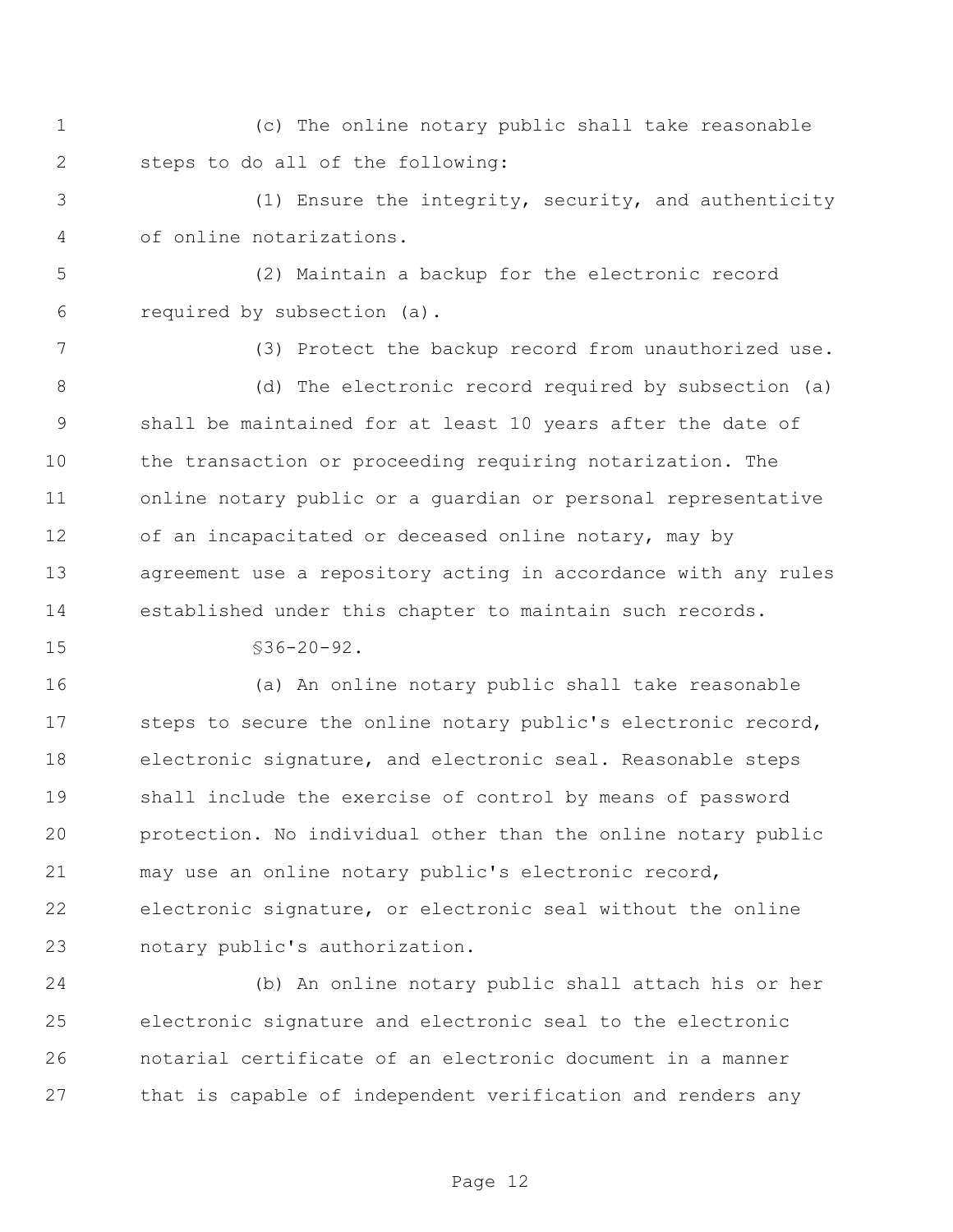subsequent change or modification to the electronic document evident.

 (c) An online notary public shall immediately notify an appropriate law enforcement agency and the Secretary of State of the theft or vandalism of the online notary public's electronic record, electronic signature, or electronic seal. An online notary public shall immediately notify the Secretary of State of the loss or use by another individual of the online notary public's electronic record, electronic signature, or electronic seal.

11 §36-20-93.

 (a) In performing an online notarization, an online notary public shall verify the identity of an individual creating an electronic signature at the time that the signature is taken by using two-way video and audio conference technology that meets the requirements of this article and 17 rules adopted pursuant to this article. Identity may be verified by the online notary public's personal knowledge of the individual creating the electronic signature or by all of the following:

 (1) Remote presentation by the individual creating the electronic signature of a government-issued identification credential, including a valid passport or driver's license, that contains the signature and a photograph of the individual.

 (2) Credential analysis of the credential described in subdivision (1).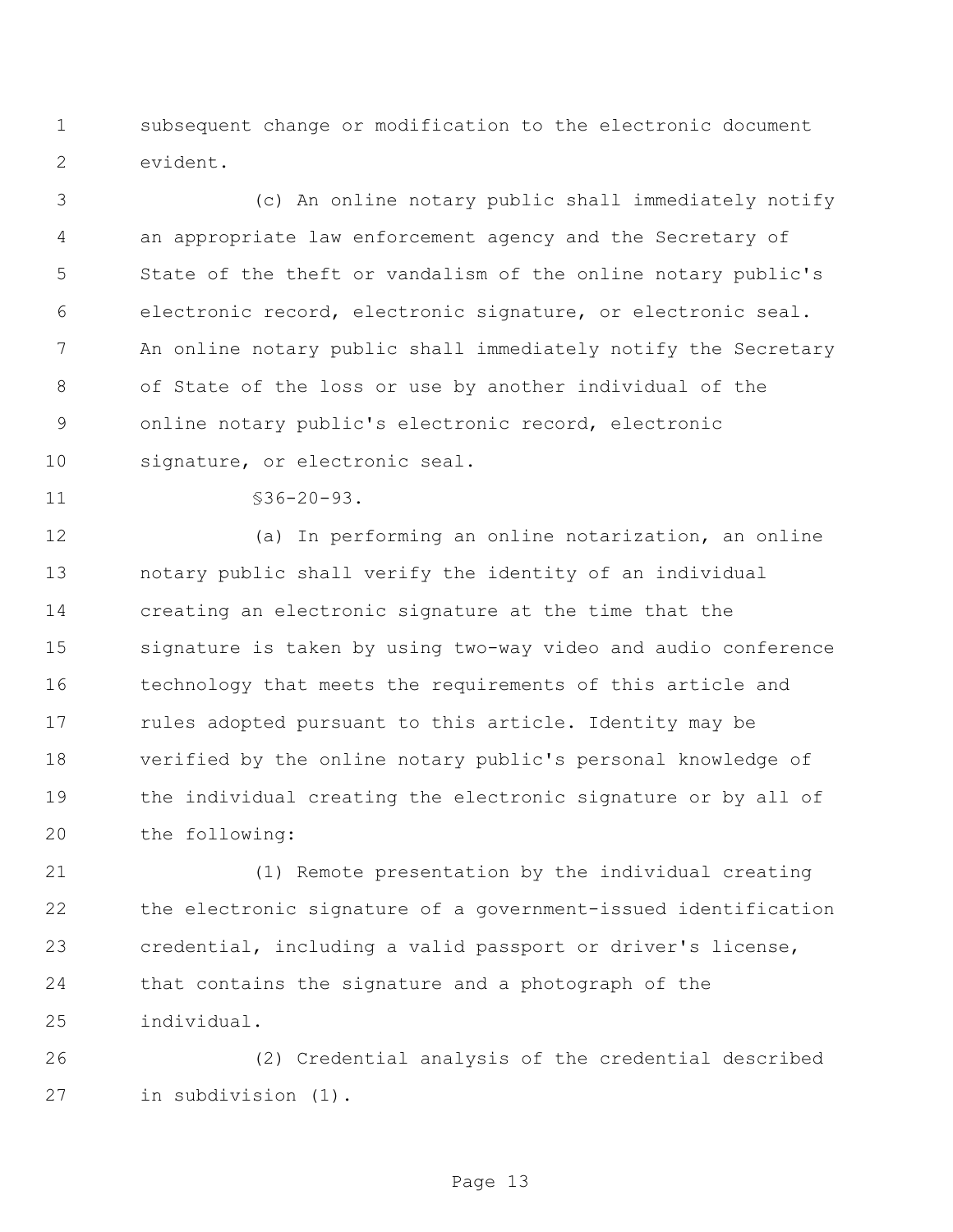(3) Identity proofing of the individual described in subdivision (1).

 (b) The online notary public shall take reasonable steps to ensure that the two-way video and audio communication used in an online notarization is secure from unauthorized interception.

 (c) The electronic notarial certificate for an online notarization shall include a notation that the notarization is an online notarization.

 (d) The validity of an online notarization shall be determined by applying the laws of this state, regardless of the physical location of the principal location of the principal or any witness at the time of the online notarization.

 (e) An online notarization meeting the requirements of this article satisfies the requirement of this state relating to a notarial act that requires a principal to appear or personally appear before a notary public or that the notarial act be performed in the presence of a notary public.

 $20 \times 36-20-94$ .

 An online notary public or the online notary public's employer may charge a fee in an amount not to exceed twenty-five dollars (\$25) each for performing an online notarization in addition to any other fees authorized under this chapter.

```
26 §36-20-95.
```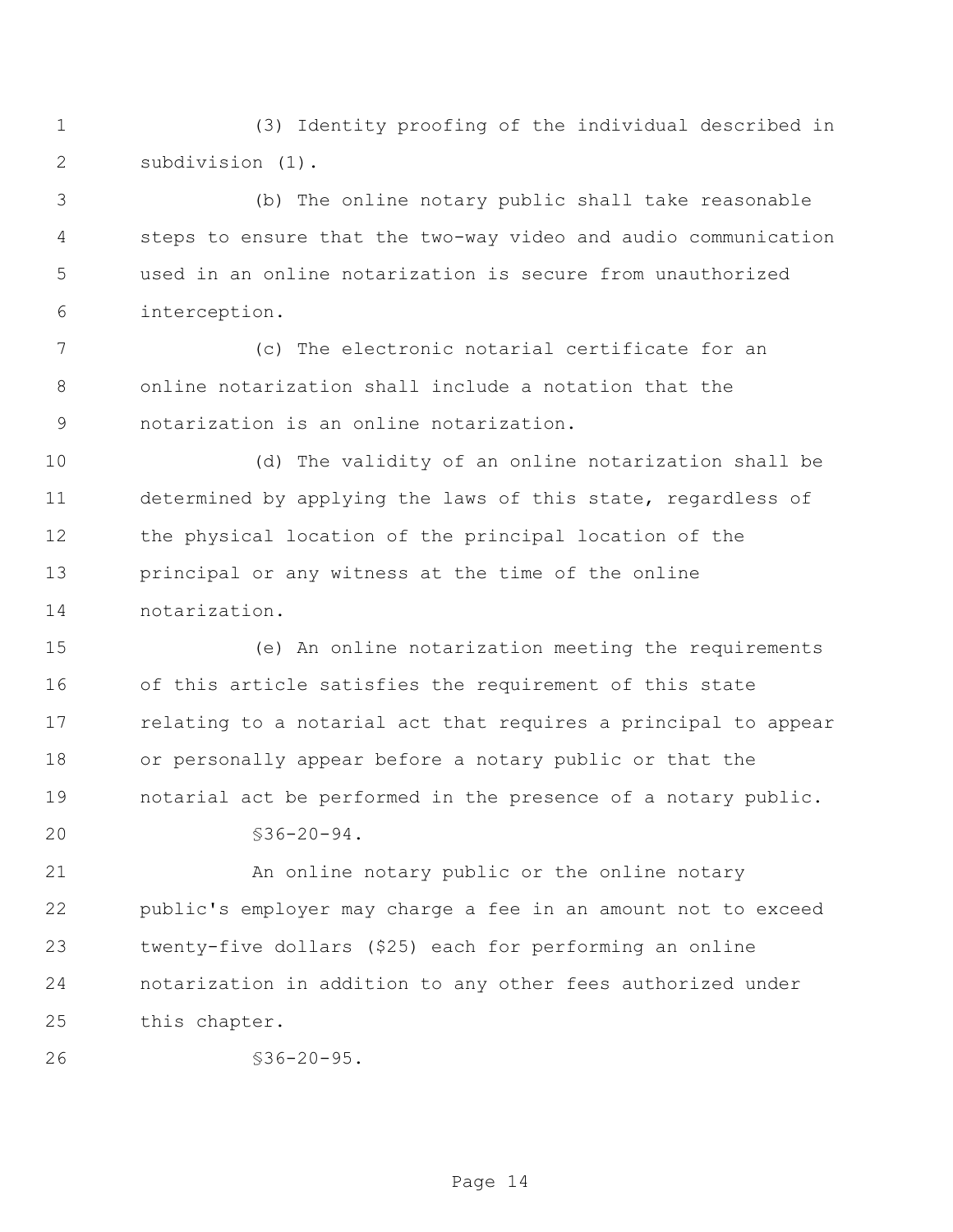(a) The Secretary of State shall terminate the commission of an online notary public if the online notary fails to comply with this chapter.

 (b) Except as provided in subsection (c), an online notary public whose commission terminates shall destroy the coding, disk, certificate, card, software, or password that enables electronic affixation of the online notary public's official electronic signature or seal. The online notary public shall certify compliance with this subsection to the Secretary of State as provided by rule.

 (c) A former online notary public whose commission terminated for a reason other than revocation or a denial of renewal is not required to destroy the items described in subsection (b) if the former online notary public is recommissioned as an online notary public with the same electronic signature and seal within three months after the former commission terminated.

§36-20-96.

 (a) It is an offense for an individual who, without authorization, knowingly obtains, conceals, damages, or destroys the certificate, disk, coding, card, program, software, or hardware enabling an online notary public to affix an official electronic signature or electronic seal.

 (b) A violation of this section is a Class D felony. Section 3. Section 36-14-1 of the Code of Alabama 1975, is amended to read as follows: "§36-14-1.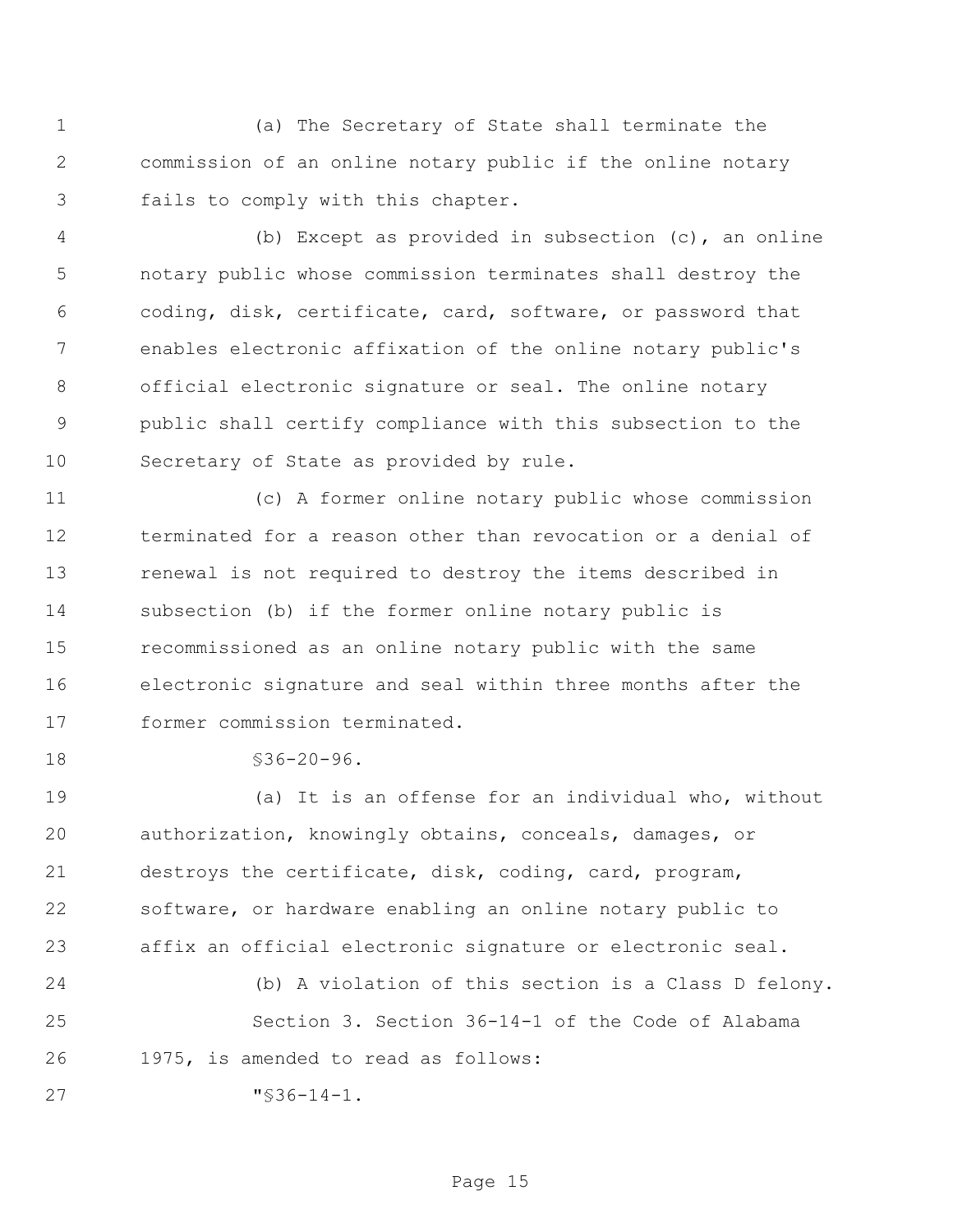1 The is the duty of the Secretary of State:

 "(1) To keep the state seal, the original statutes and public records of the state, and the records and papers belonging to the Legislature, keeping the papers of each house separate.

 "(2) To attest commissions and all other public documents from the executive of the state and, when necessary, to affix the seal of the state thereto and to certify the same in his or her official capacity. Attestations or affixments may be performed in an electronic manner according to procedures adopted by the Secretary of State.

 "(3) To record, in books proper for that purpose, all grants and patents issued by the state.

 "(4) To keep all books, maps, and other papers appertaining to the survey of lands belonging to the state and 16 the books and papers belonging to the land office.

 "(5) To keep in his office the books, maps, and field notes of the late surveyor general of the United States 19 for this state which are public archives of the state and, upon application, to give certified copies of the same, which shall be received in evidence in any of the courts of this state.

 "(6) To certify, on application and the payment of lawful fees, copies of all records, grants, papers, and laws of the several states or of the United States.

 "(7) To make annually, by September 30, a verified and itemized account of all money and fees received in his or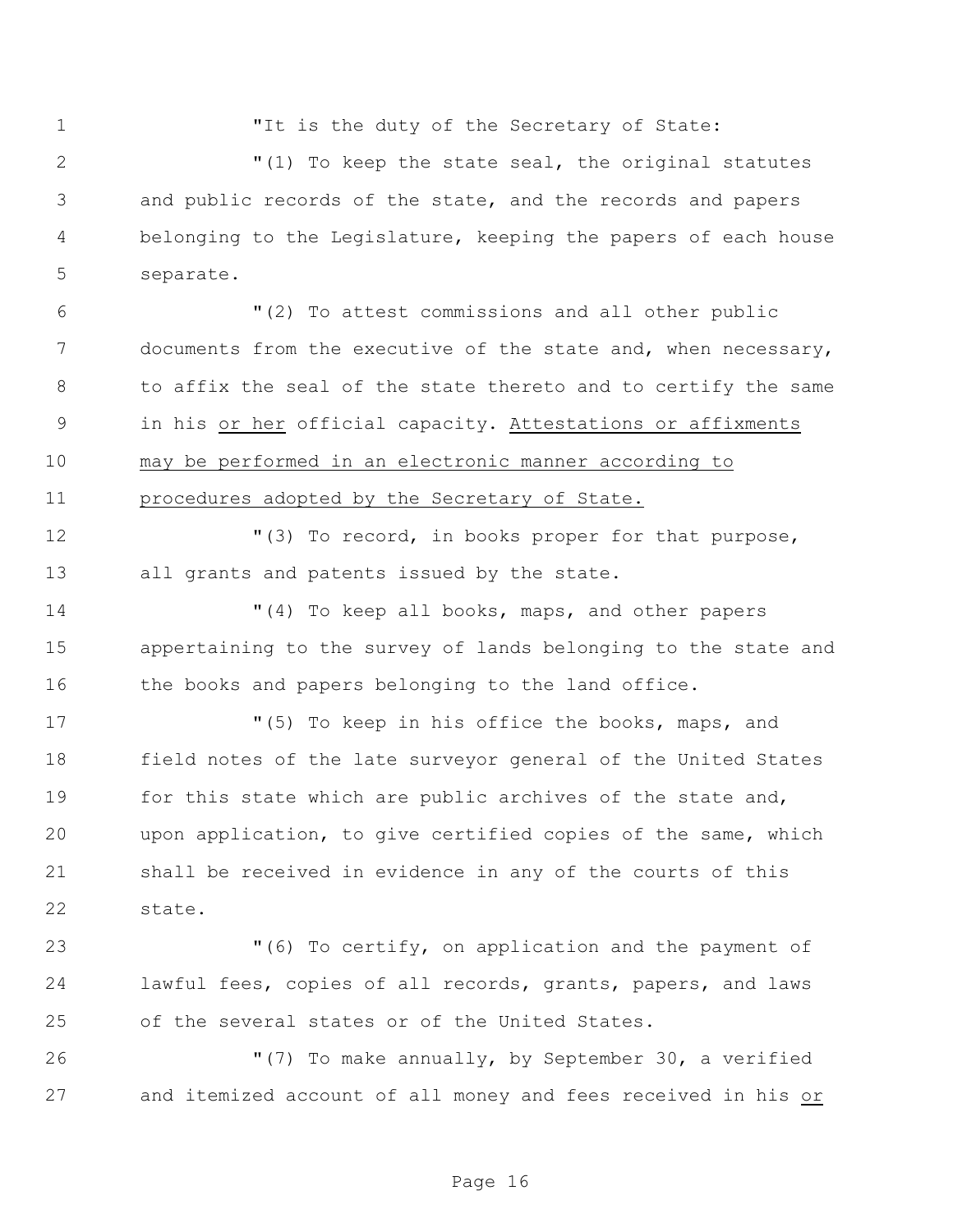her office and of all payments and disbursements made by him 2 or her, which must shall be reported to and filed with the Governor, and by him must or her shall be transmitted to the next succeeding Legislature.

 "(8) To give notice to the district attorneys of the respective circuits or counties of all officers who fail to file their bonds in his or her office, or make returns of elections within the time prescribed.

 "(9) To procure the acts and resolutions of the Legislature, of which distribution is directed, to be half bound and lettered.

 "(10) To receive from the state printer 10 additional copies of all bills, joint resolutions, and memorials printed by order of either house of the Legislature 15 and, on the adjournment of each session of the Legislature, to have one of each of such copies bound together in a cheap form and file them and the copies not bound in his office.

 "(11) On entering into the contract provided for in Section 11-3-25, to furnish to the county commissions, from the records now in his or her office, exact copies of the field notes of the original surveys of all the lands in their respective counties, which shall be books of proper size to be 23 supplied by such the courts, at the close of which he or she shall append his or her certificate as to the correctness thereof under the Great Seal of the State.

 "(12) To procure from the general land office in Washington, D.C., complete lists of the entries of public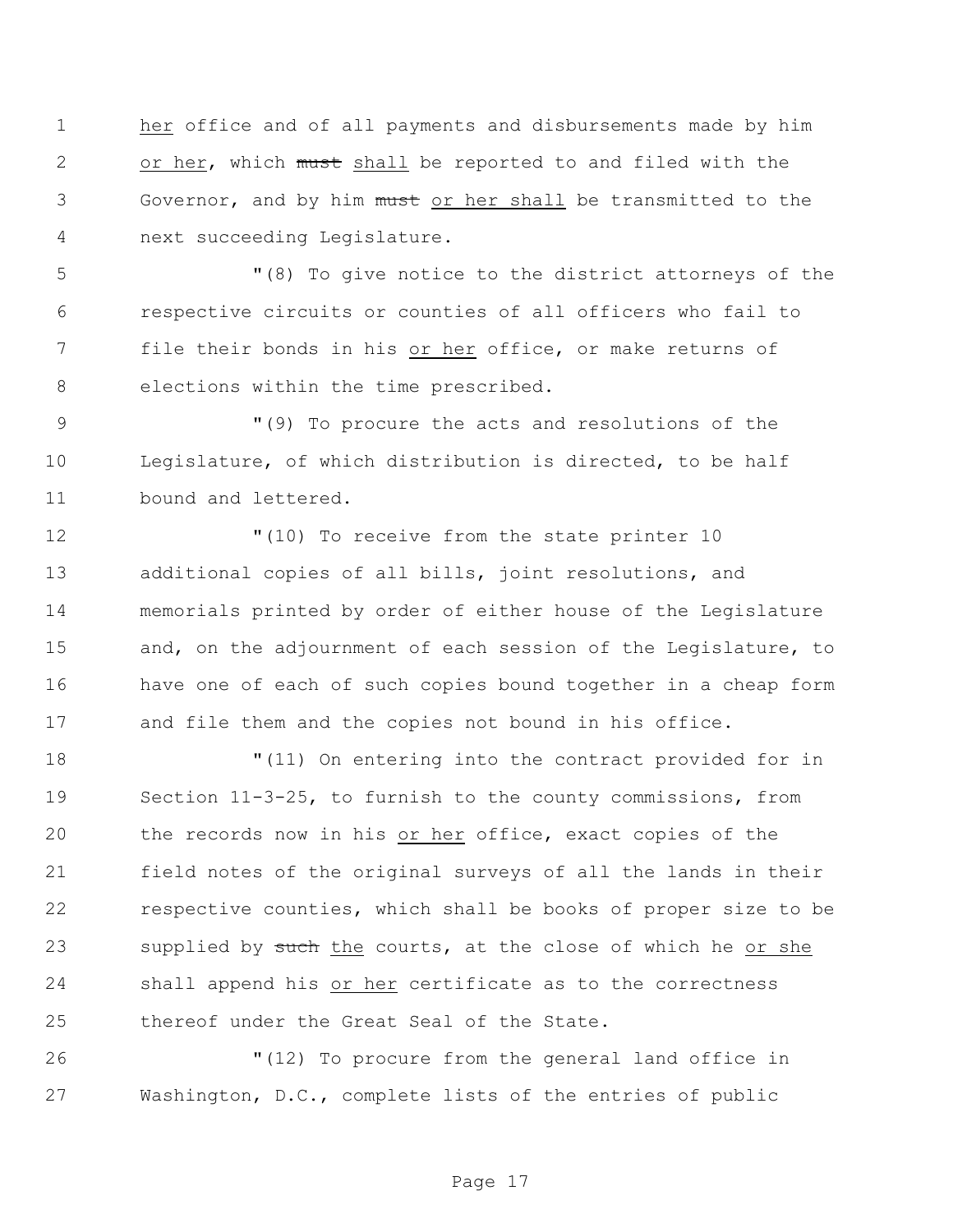lands in Alabama, so as to be enabled to complete the Alabama state tract books in his or her office to date, the expense attending the procurement of which to be paid upon his or her certificate to the Comptroller, or who shall draw a warrant on the Treasurer.

 "(13) To procure lists of entries of public lands in 7 this state annually, so as to comply with the following 8 subdivision (14) of this section, the expense to be paid as 9 provided in the preceding subdivision (12).

 "(14) To enter on the tract books, by October 1 of each year, a list of all the lands (not already so entered) 12 sold by the United States, and to make out and furnish each **probate** judge of probate, by January 1 of each year, a register or statement showing all the lands so sold in the 15 county of such the judge and not embraced in any register or statement previously furnished.

 "(15) To file all deeds or leases heretofore given or which may be hereafter given conveying real property to the 19 State of Alabama, or any of its departments, agencies, commissions, boards, institutions, or public corporations brought into existence by act of the Legislature, except tax sales deeds, in the office of the Secretary of State. The Secretary of State shall promptly record the deeds so filed in his office by writing, typewriting, or by photostat, and shall preserve the deeds as recorded in a well-bound book. The 26 Secretary of State shall be required to furnish a certified copy of all deeds filed for record in his or her office to any

Page 18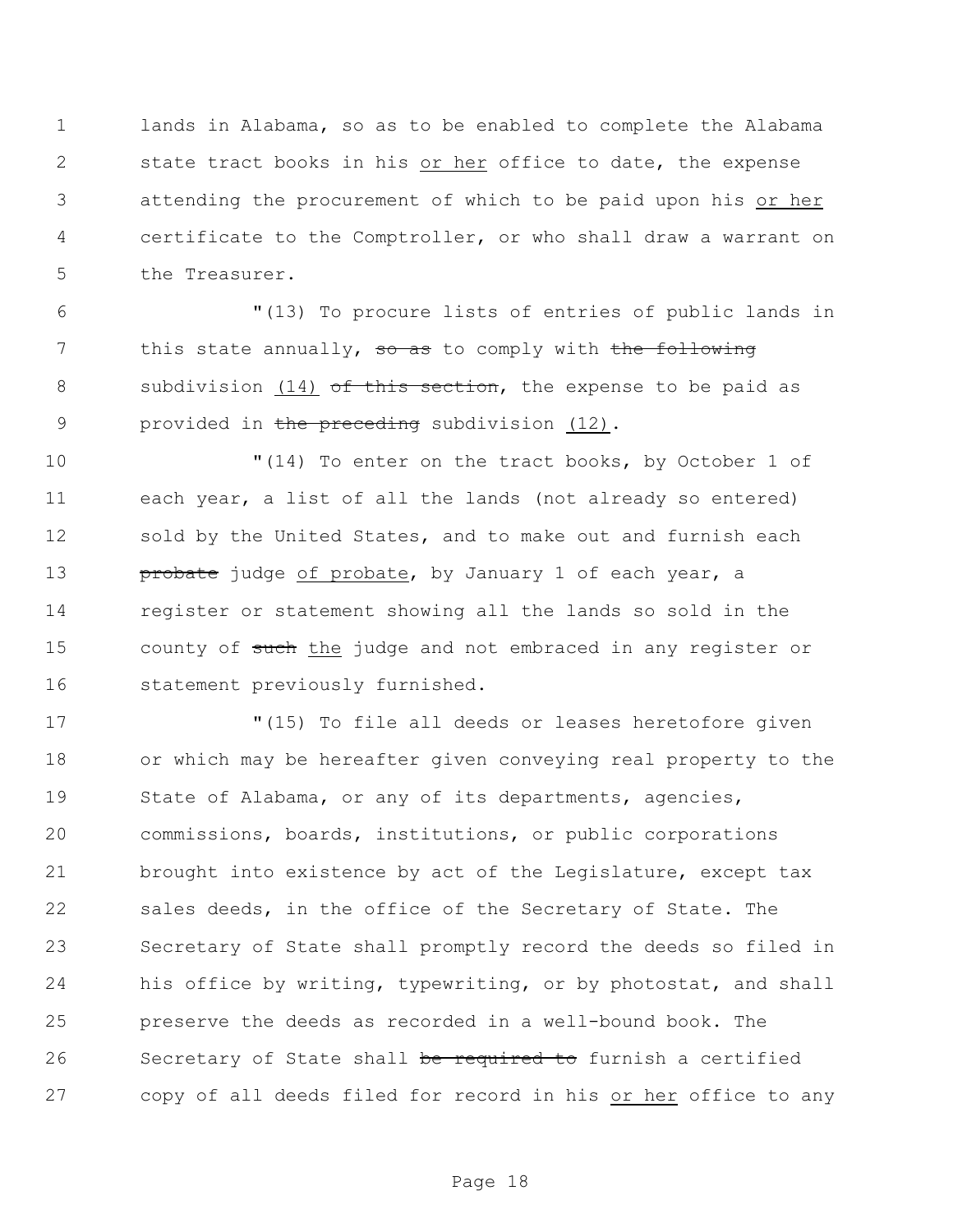department, agency, commission, board, institution, or public 2 corporation created by act of the Legislature, when any such department, agency, commission, board, institution, or public corporation formed or created by act of the Legislature 5 desires a certified copy of such a deed.

6 "(16) To perform such other duties as he or she is or may be required by law to perform.

 "(17) To implement a central filing system that complies with regulations promulgated by the Secretary of the United States Department of Agriculture pertaining to central filing of liens on farm products.

 Section 4. Section 35-4-128 is added to the Code of Alabama 1975, to read as follows:

 (a) Any provision of Section 35-4-128 to the contrary notwithstanding, for purposes of this section, the 16 term electronic document shall mean a document created, 17 generated, sent, communicated, received, or stored by electronic means.

 (b) A paper or tangible copy of an electronic document that a notary public has certified to be a true and correct copy under subsection (c) satisfies any requirement of law that, as a condition for recording, the document:

(1) Be an original or be in writing.

 (2) Be signed or contain an original signature, if the document contains an electronic signature of the individual required to sign the document.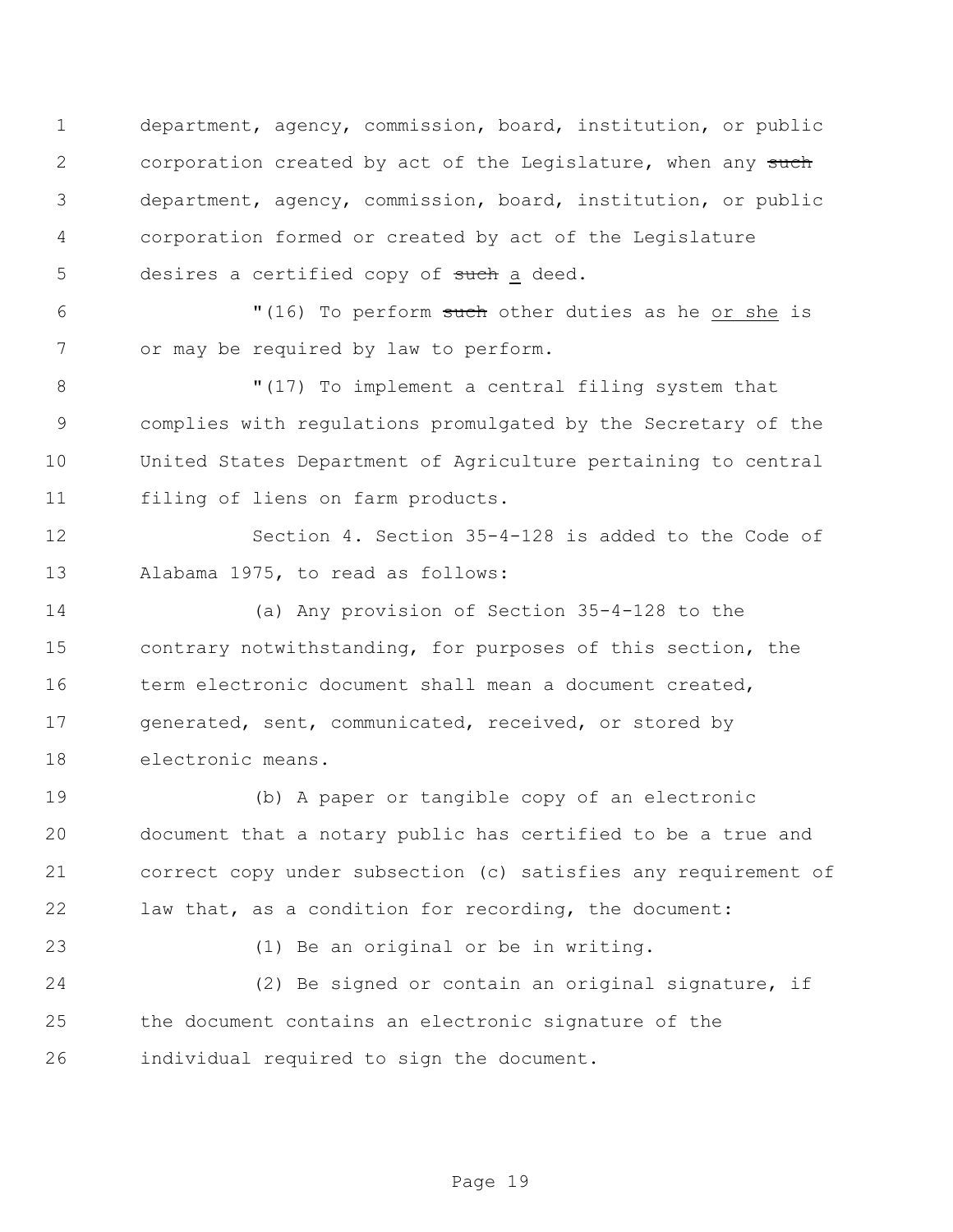(3) Be notarized, acknowledged, verified, witnessed, or made under oath, if the document contains an electronic signature of the individual authorized to perform that act, and all other information required to be included. (c) A notary public duly appointed and commissioned under Section 36-20-70 may certify that a paper or tangible copy of an electronic document is a true and correct copy of the electronic document if the notary public has: (1) Reasonably confirmed that the electronic document is in tamper-evident format. (2) Detected no changes or errors in any electronic signature or other information in the electronic document. (3) Personally printed or supervised the printing of 14 the electronic document onto paper or other tangible medium. (4) Not made any changes or modifications to the electronic document or to the paper or tangible copy thereof other than the certification described in this subsection. (d) A county recorder shall accept for recording a paper or tangible copy of a document that has been certified by a notary public to be a true and correct copy of an electronic document under subsection (c) as evidenced by a notarial certificate. (e) A notarial certificate in substantially the following form is sufficient for the purposes of this section: "State of \_\_\_\_\_\_\_\_\_\_\_\_\_\_\_\_\_ "County of \_\_\_\_\_\_\_\_\_\_\_\_\_\_\_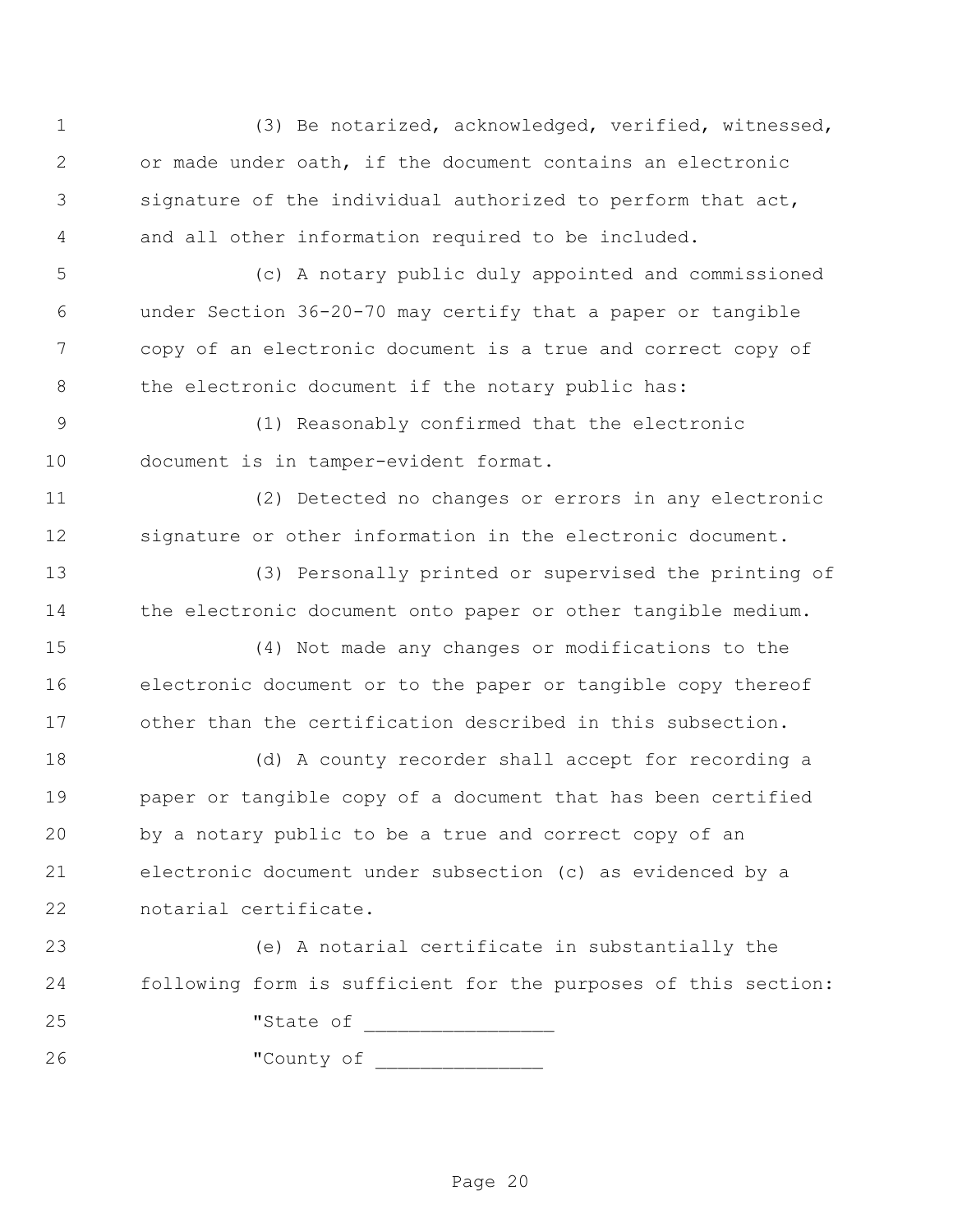1 The finite metal of the set of the set of the set of the set of the set of the set of the set of the set of the set of the set of the set of the set of the set of the set of the set of the set of the set of the set of th foregoing and annexed document [entitled \_\_\_\_\_\_\_\_\_\_\_\_\_\_\_,] [dated\_\_\_\_\_\_\_\_\_\_\_\_\_\_\_\_\_\_ ,] [and] containing \_\_\_\_\_\_\_ pages is a true and correct copy of an electronic document printed by me or under my supervision. I further certify that, at the time of printing, no security features present on the electronic document indicated any changes or errors in an electronic signature or other information in the electronic document since its creation or execution. " \_\_\_\_\_\_\_\_\_\_\_\_\_\_\_\_\_\_\_\_\_\_\_\_\_ "(Signature of Notary Public) 14 "(Seal)" (f) If a notarial certificate is attached to or made 16 a part of a paper or tangible document, the certificate is prima facie evidence that the requirements of subsection (c) have been satisfied with respect to the document. 19 (g) A paper or tangible copy of a deed, mortgage, or other document shall be deemed, from the time of being filed 21 for record, notice to subsequent purchasers and creditors, though not certified in accordance with this section. Section 5. Although this bill would have as its purpose or effect the requirement of a new or increased expenditure of local funds, the bill is excluded from further requirements and application under Amendment 621, now appearing as Section 111.05 of the Official Recompilation of